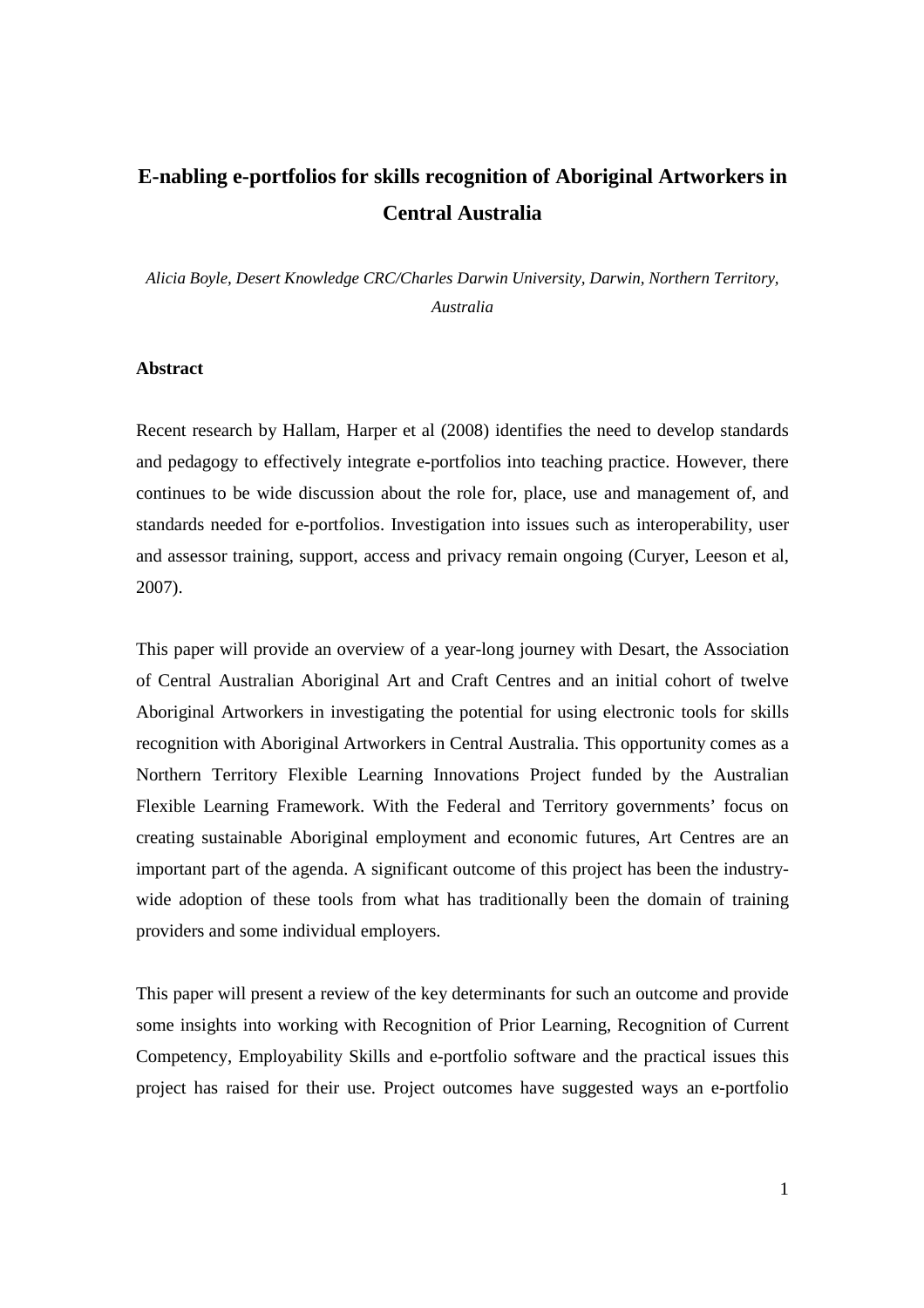approach to skills recognition and evidence/artefact collection can contribute to improved industry engagement in gap-analysis and training negotiation.

## **Introduction**

E-portfolios have the potential to advance and enhance the formal recognition of lifelong and lifewide learning of Aboriginal people. Advanced multi-media technologies afford eportfolios a range of benefits beyond those of traditional paper-based portfolios. Efficient and effective maintenance, storage and accessibility, ability to present artefacts using a range of media and a multiplicity of organisational modes are just a few of their characteristics. However, issues of reliability, validity and authenticity, storage, security and privacy, interoperability, and the need for the access to technology and the literacies and skills to use it, remain inherent concerns.

Current practices and trends in e-portfolio systems and implementations were recently reviewed by Curyer, Leeson et al (2007). Similarly, the current use of e-portfolios by university students in Australia has been presented in the final report of the Australian ePortfolio Project (Hallam, Harper et al, 2008). However, very little is known about their application in the context of Aboriginal learners.

This paper presents an application of e-portfolios in an Aboriginal context, and in the context of the Central Australian Aboriginal arts and crafts industry. However, its broad findings have applications across other industry sectors. The paper provides an overview of a year-long journey investigating the use of electronic tools for skills recognition with Aboriginal Artworkers in Central Australia. The Federal and Territory governments' focus on creating sustainable Aboriginal employment and economic futures puts Art Centres 'centre stage' in this agenda. Traditionally there have been very few Aboriginal people employed in administrative positions in Central Australian Art Centres. As late as September 2007 there were 13 in an area involving 43 Art Centres and as many as 2,500 artists.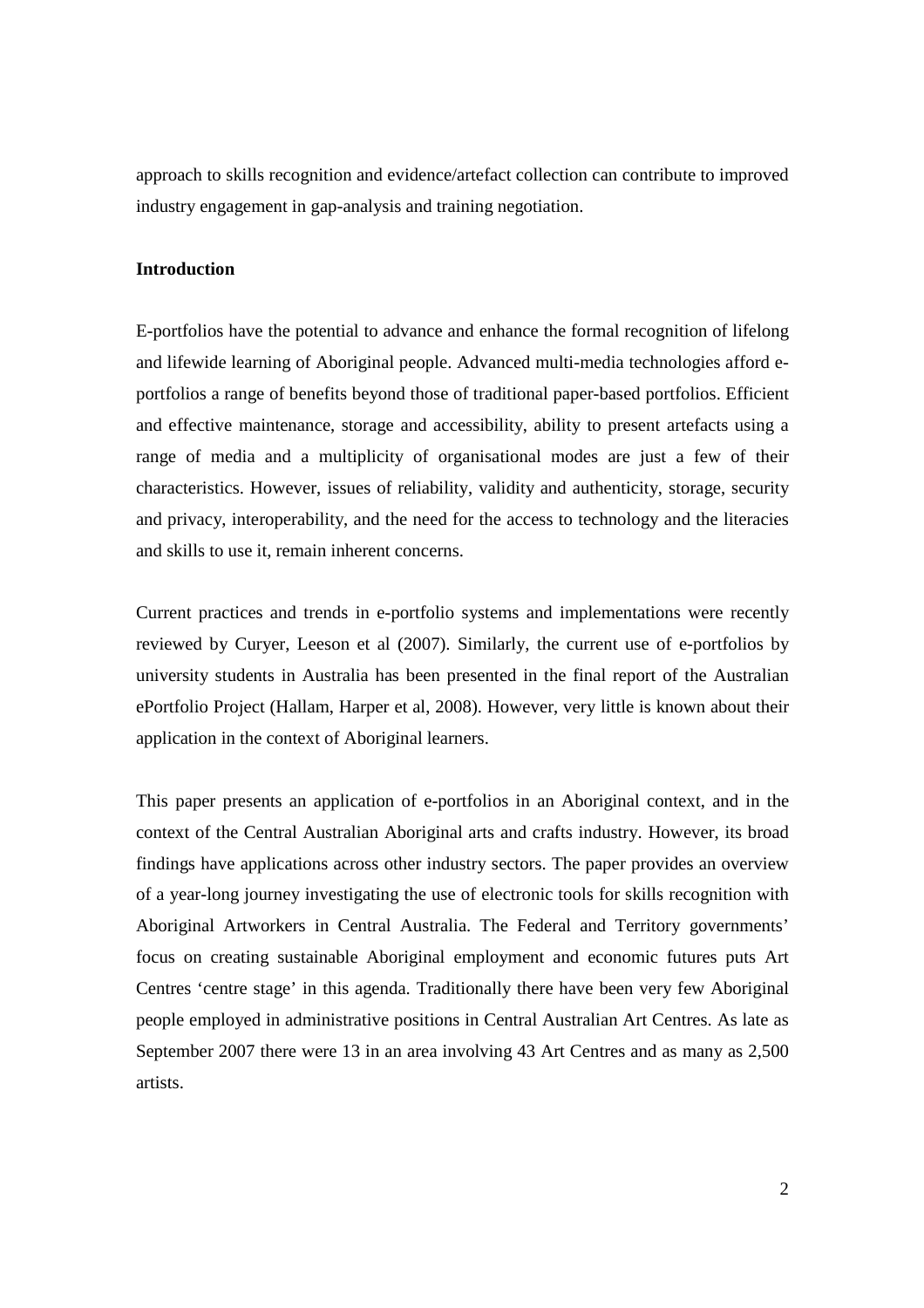A significant outcome of this project has been the industry-wide adoption of these tools from what has traditionally been the domain of training providers and some individual employers. A review of the key determinants for such an outcome is presented. Practical issues and insights are provided as they relate to Recognition of Prior Learning, Recognition of Current Competency, Employability Skills and e-portfolio software. Project outcomes have suggested ways an e-portfolio approach to skills recognition and evidence/artefact collection can contribute to improved industry engagement in gapanalysis and training negotiation.

## **Background**

Young, Guenther et al's 2007 report '*Growing the desert: educational pathways for remote Indigenous peoples*', provides the most comprehensive overview of the state of vocational education and training (VET) and adult and community education (ACE) for Aboriginal people across desert Australia. Desart, the Association of Desert Aboriginal Art and Craft Centres (http://www.desart.com.au), was showcased as an example of innovative practice, implementing an information technology training and support initiative that not only provided a framework for e-commerce activities for art centres, but facilitated online access for a range of education and training purposes.

In August 2008 the Australian Government released its response to the senate enquiry into Australia's Indigenous visual arts and crafts sector (http://www.arts.gov.au/indigenous/senate\_inquiry). The second recommendation highlighted the need for continued development of work skills linked to employment opportunities and the need for tertiary institutions to work in partnership with the industry to ensure flexible opportunities for training are available to current and prospective Art Centre Managers and employees.

The Desart Strategic Plan 2008-2010 lists under the goal 'More jobs for Aboriginal people: increasing the employment of Aboriginal artists and Artworkers in the industry', the introduction of the new initiative, the Aboriginal Artworkers program. Desart's goal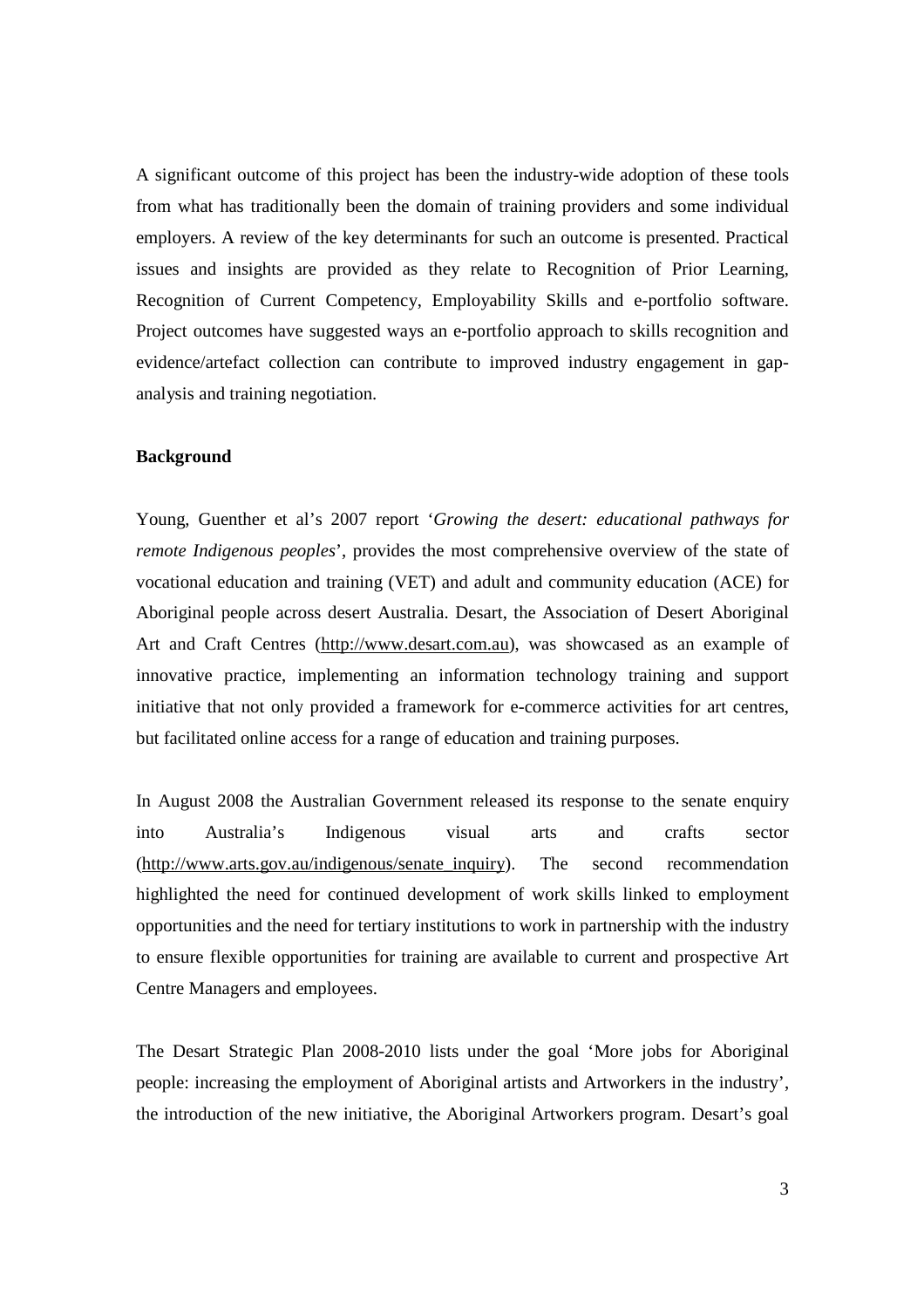is to have a minimum of 60 participants engaged in this program within 3 years. Desart acknowledged that before any new training initiatives were developed and/or commenced as part of the 'roll out' of the Aboriginal Artworker Program, previous formal and informal training needed to be captured in the form of Recognition of Prior Learning (RPL), Recognition of Current Competencies (RCC) and Employability Skills. Prior project experience led Desart to seek to work with the author on the development of appropriate skills recognition processes, including recording and storage of artefacts/evidence for assessment of Aboriginal Artworkers against a Certificate III in Art Centre Administration. A decision was made to use e-tools to support skills recognition, evidence/artefact collection, storage and assessment, and to assess the suitability of these for Aboriginal Artworkers in Central Australia.

#### **Literature review**

## *E-portfolios*

Artists were most probably the first people to create portfolios of their work photographs, work samples and supporting documents to showcase their skills and abilities to others. Since the mid 1990s, technology has facilitated the advent of the eportfolio (also known as by such terms as electronic portfolio, ePortfolio, efolio, digital portfolio and webfolio). Technology can facilitate improved storage and accessibility, increases the capacity for self-assessment and reflection, enables the explicit documentation of the development of student knowledge, skills and attributes, facilitates communication between creator of the portfolio and teachers/trainers/lecturers, peers, mentors, employers, family and friends, and, promotes lifelong career development.

Many authors have suggested typologies for e-portfolios. Greenberg (2004) proposed the 'Showcase', 'Structured' and 'Learning' e-portfolio. The IMS Global Learning Consortium has identified six major types of e-portfolio; Assessment, Presentation, Learning, Personal Development, Multiple Owner and Working (IMS, 2005); whilst the UK based Joint Information Systems Committee (JISC) outlines four main types: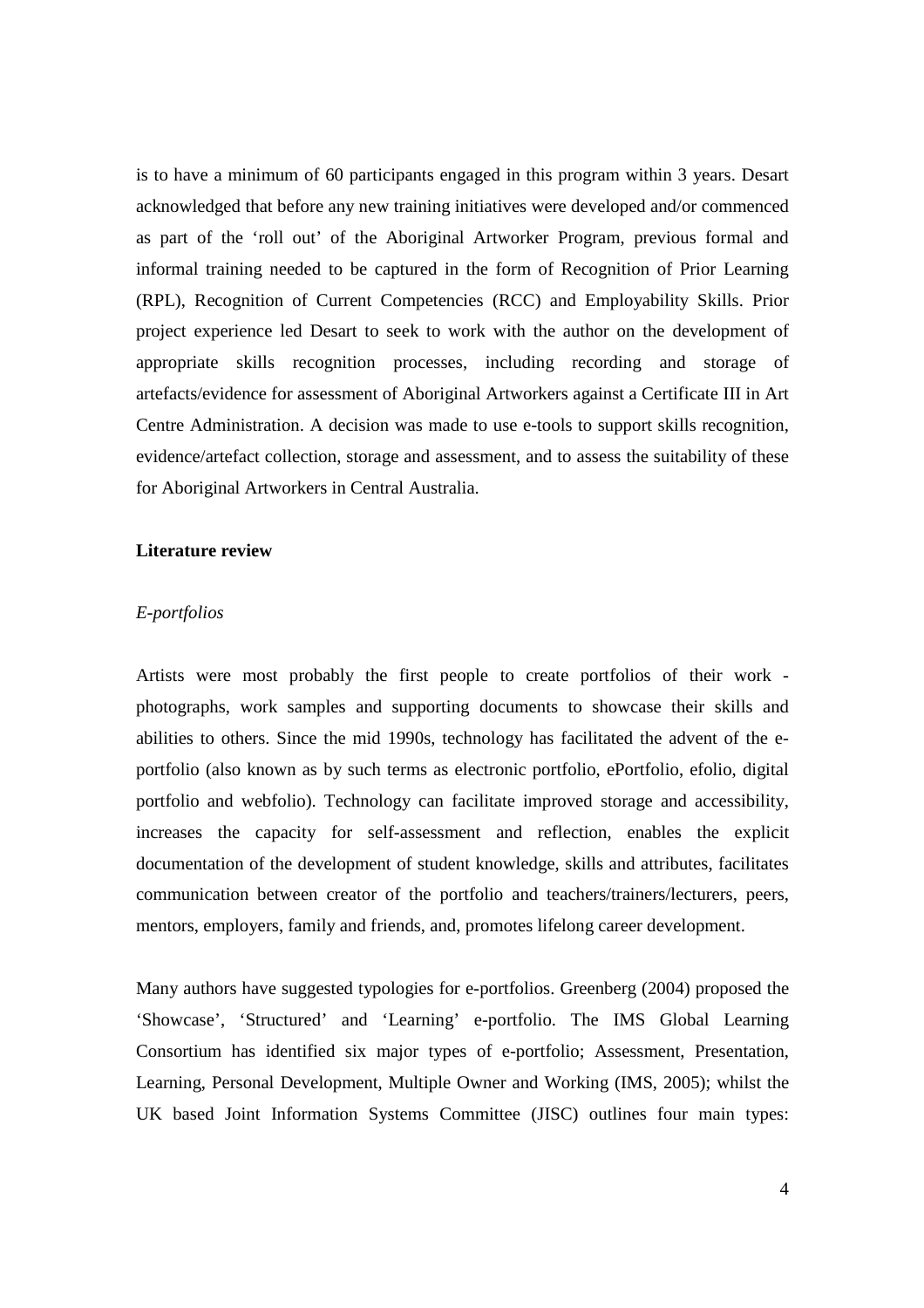Supporting application; Supporting transition; Supporting learning, teaching and assessment; and, Supporting personal development planning (PDP) and continuing professional development (CPD) (JISC, 2007).

McCowan, Harper et al (2005) provide an overview of the field of e-portfolio development in Australia and in particular the development of the Student e-Portfolio developed by the Queensland University of Technology (QUT). Butler (2006) undertook an extensive review of the literature at the outset of a project funded by the New Zealand Tertiary Education Commission's e-learning Collaboration Development Fund that has been charged with the development of an electronic portfolio application for the New Zealand tertiary sector. On review of the literature, Chou and Chen (2008) found that it remains unbalanced, with most research articles about e-portfolios based on application in teacher, medical and nursing education. They also reported that empirical studies are few, even on review of the recently published Handbook of EPortfolio Research (Jafari and Kaufman, 2006).

Current practices and trends in e-portfolio systems and implementations were recently reviewed by Curyer, Leeson et al (2007). They summarise that although their use is growing, there remains varying views on what e-portfolios are and should be used for. Butler's (2006) review of the literature on portfolios and e-portfolios suggests a similarly diverse range of perspectives. Although suggesting a national approach is required to realise the interoperability goals of e-portfolio approaches, Curyer, Leeson et al (2007) note that this may also reduce the speed of their development. Their findings support a standard approach to RPL and suggest that e-portfolio services could facilitate this outcome. The case scenarios presented in this report place the learner as the owner of their e-portfolio. Similarly, the current use of e-portfolios by university students in Australia has recently been presented in the final report of the Australian ePortfolio Project (Hallam, Harper, McCowan et al, 2008). The recommendations presented in the report recognise that e-portfolios can contribute to the implementation of government policy seeking to stimulate integration between VET and Higher Education in order to support increased innovation and productivity. E-portfolios can support an engaged and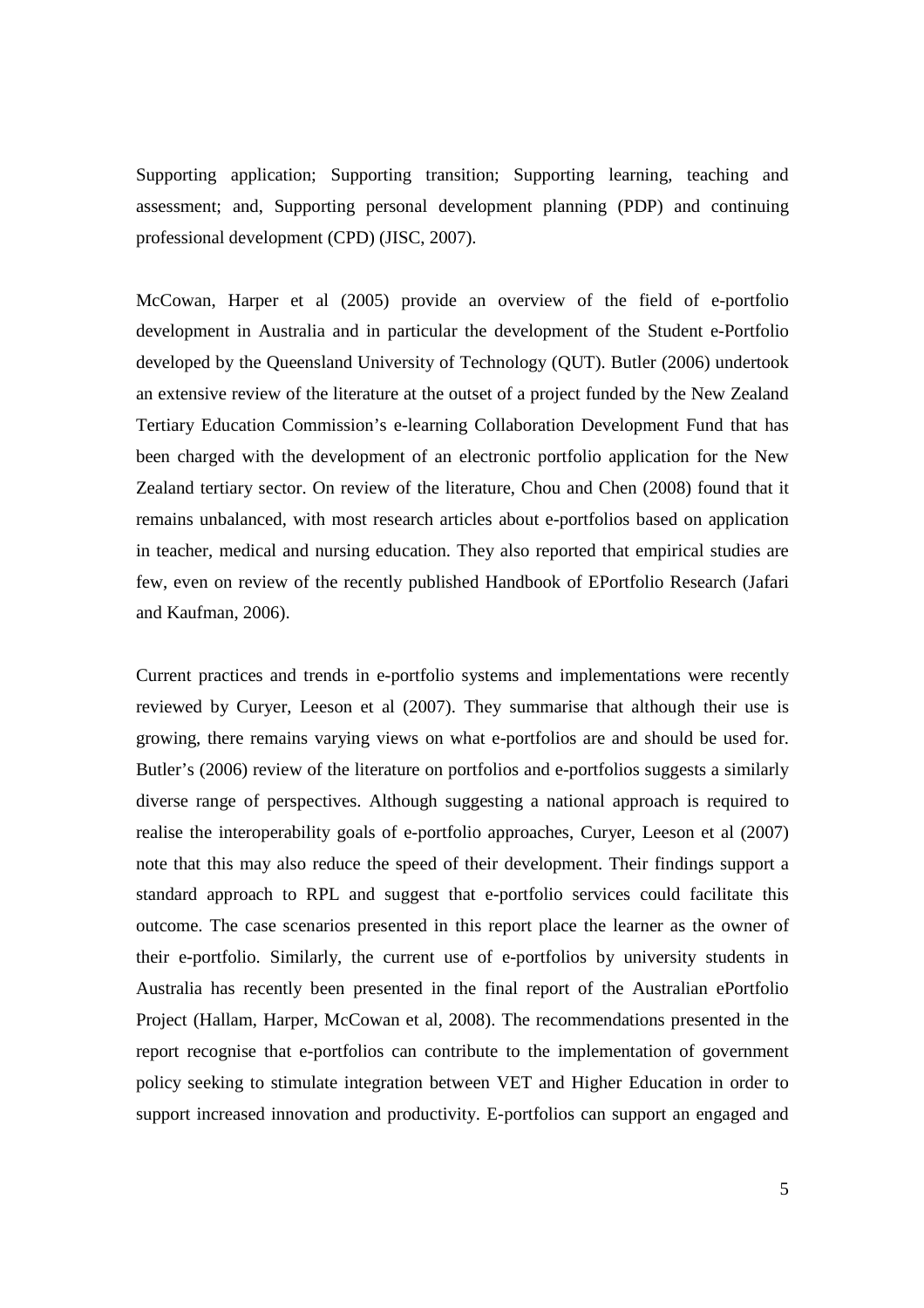productive workforce through the drawing together the different elements of school and tertiary education, graduate attributes, employability skills, professional competencies and lifelong learning. However, there remains disparate understanding between potential 'end-users' of just how all the elements can be effectively articulated whilst having real meaning for the e-portfolio owner. Interoperability issues and the skills and knowledge required to conceptualise, integrate and support effective e-portfolio pedagogical practices remain challenges to the Australian education system.

#### *Skills recognition*

Recognition of Prior Learning (RPL) is both ubiquitous as policy and marginalised as educational practice (Smith, 2008). RPL is understood by educators, administrators and employers to be and do different things. Ultimately it has the ability to translate informal, non-formal and prior formal skills and knowledge into current National Competency Standards that can be expressed as part or complete Qualifications. Although a range of definitions do exist, most recently, Smith and Clayton (2009) defined *formal learning* as learning that takes place through a structured program of instruction and which is linked to the attainment of a formal qualification or award. *Non-formal learning* as learning that takes place through a structured program of instruction, but does not lead to the attainment of a formal qualification or award. *Informal learning* is learning that is not intentionally accessed by the learner, and thus is neither structured nor institutionalised. Whilst using similar definitions for formal and non-formal learning, Misko (2008) refers to informal learning as that acquired through everyday work and life.

Smith (2008) suggests that it is in the translation that we can find the key reason for the continuing low levels of reported 'upfront' RPL of national VET training delivery effort. Young and Guenther (2008, p.183) state that 'in desert regions successful VET delivery models depend upon embracing a suite of initiatives in which formal VET is just one aspect of the intervention'.

Confusion still surrounds the terminology of skills recognition. Recognition of Prior Learning (RPL), RPL as Recognition of Accelerated Progression, Recognition of Current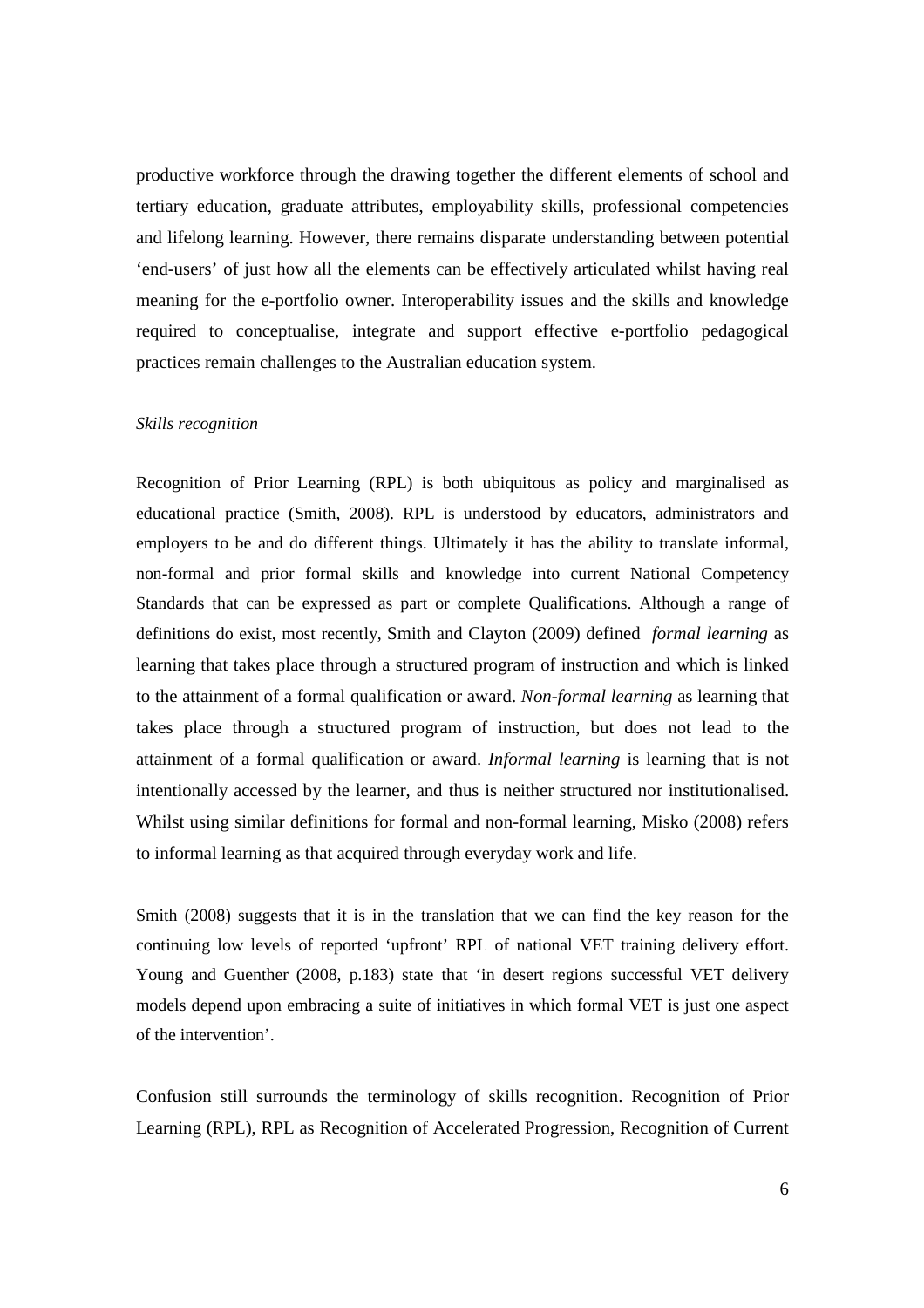Competencies (RCC), Recognition of Informal Learning (RIL) and Credit Transfer are all part of the discourse. ANTA (2007), Hargreaves (2006), Mason, Perry et al (2007) and Smith and Clayton (2009) all provide definitions of these terms. For the purposes of this paper definitions given in Hargreaves (2006) apply.

*'RPL is an assessment process that assesses the individual's non-formal and informal learning to determine the extent to which that individual has achieved the required learning or competency outcomes.'* 

*'RCC Is a term particularly used by industry and employers who regard the process as assessing and recognising a person's current capacity to perform*.'

*'Credit transfer is an administrative process whereby, based on previous successful studies and qualifications, credit is allocated towards a new qualification.'*

In May 2005, the National Quality Council (NQC) agreed to support the incorporation of employability skills into Training Packages making employability skills explicit within Training Packages (Allen Consulting Group, 2006). The 2006 Department of Education, Science and Training guide for trainers and assessors reminded practitioners that assessment, like delivery, can occur in the workplace, classroom or via flexible arrangements. Unlike delivery, assessment can also occur through RPL.

The Allen Consulting Group (2006) report also suggests that students should be encouraged to voluntarily develop their own portfolios of employability skills to supplement the formal integrated descriptive reports of their achievements. 'Learners could continue to update their portfolio throughout their working lives, as they continue to develop different facets of employability skills in new contexts' (Allen Consulting Group, 2006 p.7).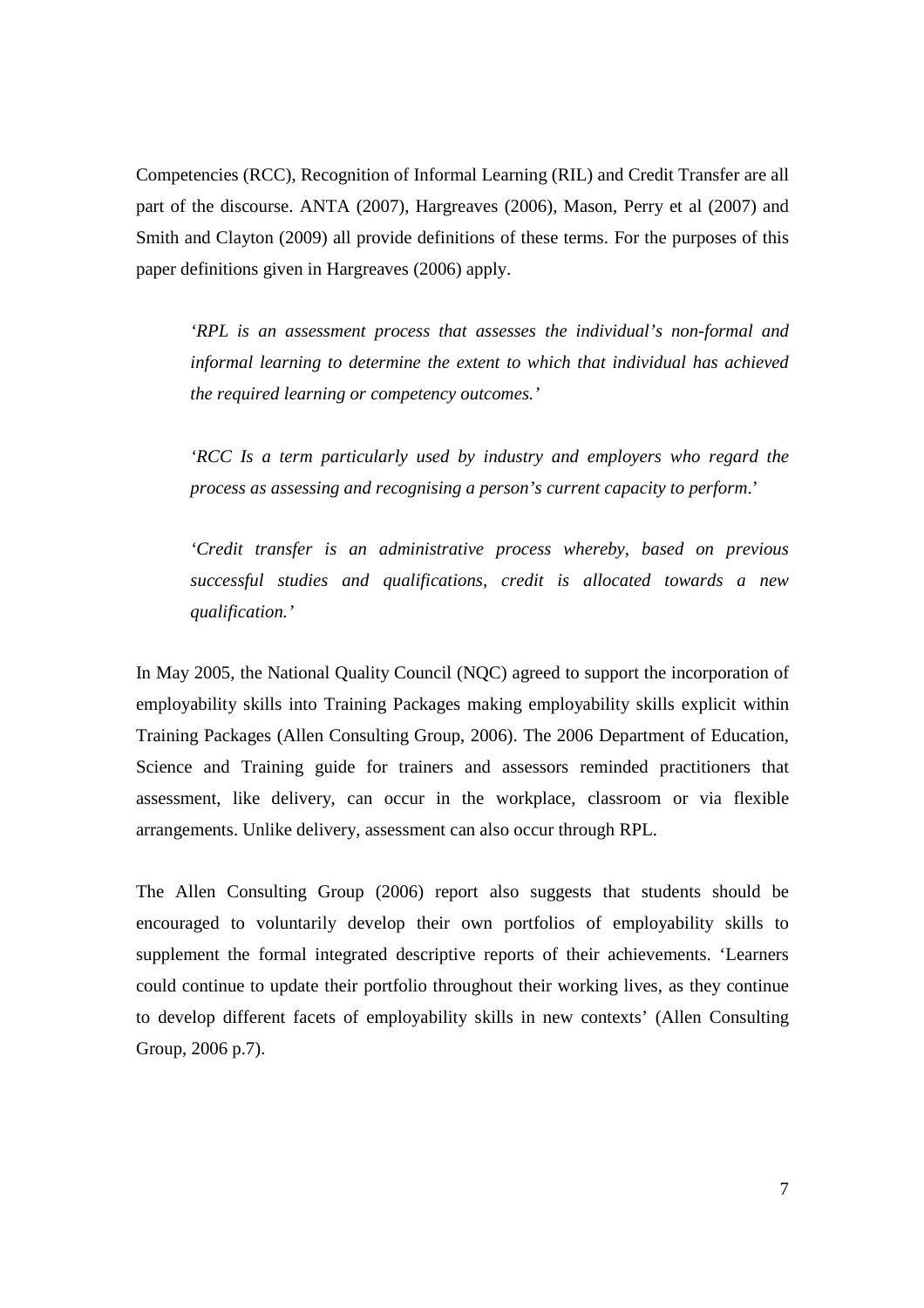A study by Mason, Perry et al (2007) was motivated by the potential for developing a national approach to supporting RPL with electronic tools such as e-portfolios. A summary of the key findings associated with the use of such tools for RPL in the Australian training system identified that current RPL practice had limited use of technology, that there were numerous impediments to the adoption of technology in RTOs and that there are jurisdictional differences between RPL systems and processes.

Smith (2008) cites that it is the recurring barriers and constraints identified in research reports that prevent 'upfront' RPL from exceeding four percent of the national VET training delivery effort. As evidenced in the recent report by Smith and Clayton (2009), the issues of complex and confusing language, complex and time-consuming processes, lack of awareness and the nature of the relationship between the institution and the applicant remain common themes to succeeding in the recognition of informal or nonformal learning.

Although Recognition of Prior Learning has been identified as an important means of engaging people with the VET system (Bowman, Clayton, et.al. 2003), Kemmis, Brennan et al (2004) identified that Indigenous clients still continued to access RPL and RCC at rates lower than non-Indigenous. Cumbersome and time-consuming procedures, lack of flexibility (timing and location), and poor attention to the cultural appropriateness of strategies and models of engagement on offer were identified as reasons for low uptake. Eagle, Woodward et al's (2005) paper, one of the few reporting specifically on the context of RPL and Indigenous learners, highlights the success of trialling online voice technology to record evidence for skills recognition and the use of the web to house the interactive space.

#### **Case Study – E-tools for Artworkers**

The industry-training provider partnership required for successful skills recognition was facilitated through the securing of 'E-tools for Artworkers' project funding through the NT Flexible Learning Innovations Program. This funding effectively enabled individuals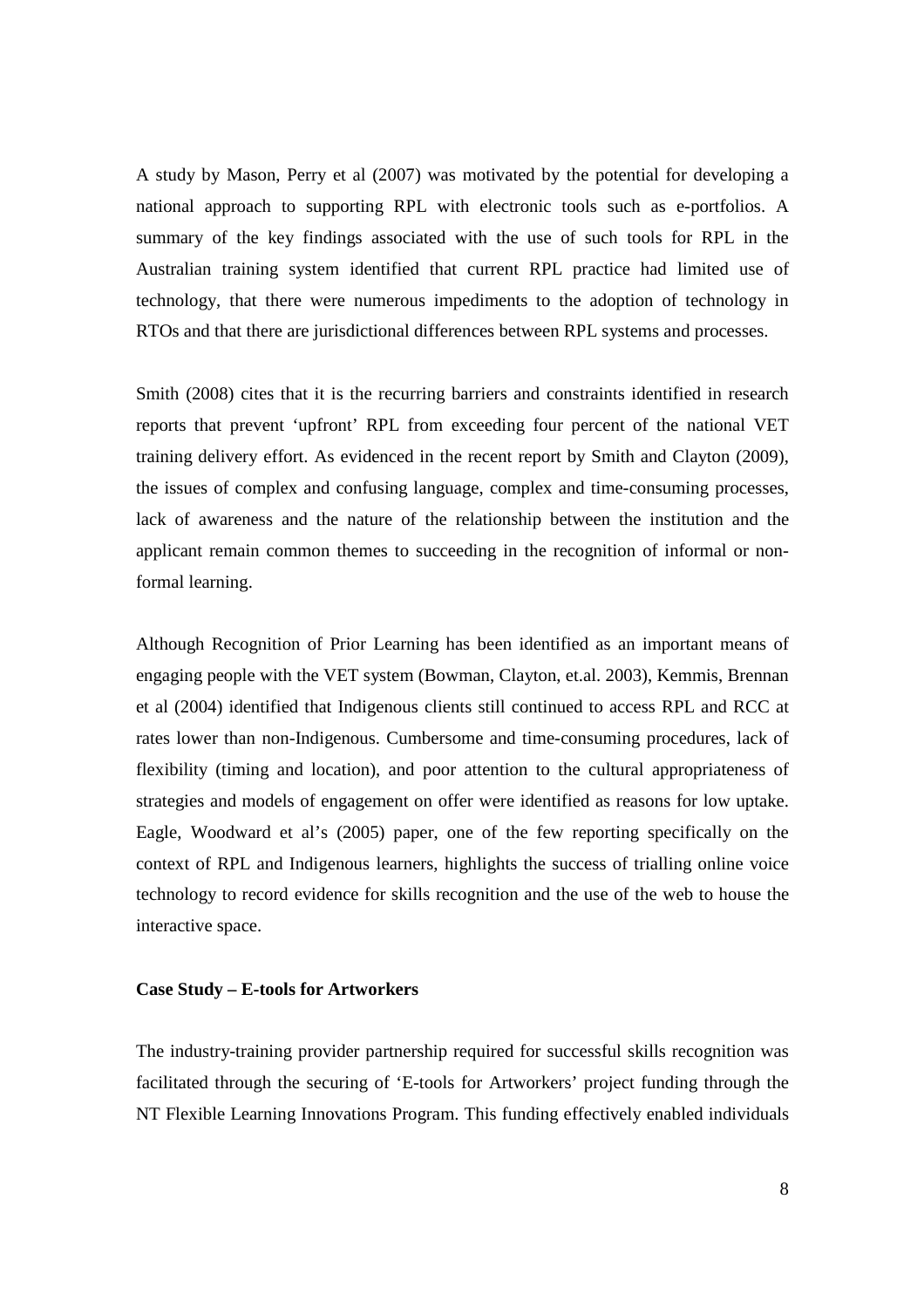with skills and knowledge of the VET sector, training packages, institutional processes and e-skills to work side-by-side with those with skills and knowledge of the people, processes and operations of the Aboriginal Art Centres in central Australia.

Initial conversations were held with Artworkers from Irrkerlantye Art Centre and Tangentyere Artists in Alice Springs, Titjikala Art Centre and Gallery in Titjikala (1½ hours south east of Alice Springs), Keringke Art Centre, Santa Teresa (1 hour east of Alice Springs), Desart (Alice Springs) and Papunya Tjupi Art Centre, Papunya (2½ hours north west of Alice Springs). From these conversations we began to collect information about the prior formal and informal learning, work experiences, practical art skills and other art industry related expertise of the Artworkers.

Charles Darwin University (CDU) had recently purchased a licence to use Competency Navigator, an online RPL support tool

(http://www.theworklab.com.au/index.php?option=com\_content&task=view&id=126&It emid=280), and individual logons were created for Artworkers and a picture began to emerge of the types of skills that many currently possessed or used every day in their job as we mapped learning against the Certificate III in Arts (CUV03). Using the Enterprise Version of Competency Navigator enabled the creation of a standardised job role for Aboriginal Artworkers, whilst still allowing the flexibility to customise the Units of Competency within this role. A key strength was to be able, for each Unit of Competency, to choose from an extensive list of evidence/artefact types to support each unit for which RPL/RCC was being sought (Figure 1). Competency Navigator provides a relational database that can be used to generate a number of useful reports. For example, we found most useful the ability to generate an editable version of the Recognition Report. It was this report that formed the basis for our second round of conversations with the Artworkers.

**Figure 1: Identifying evidence for recognition (Competency Navigator Screen)**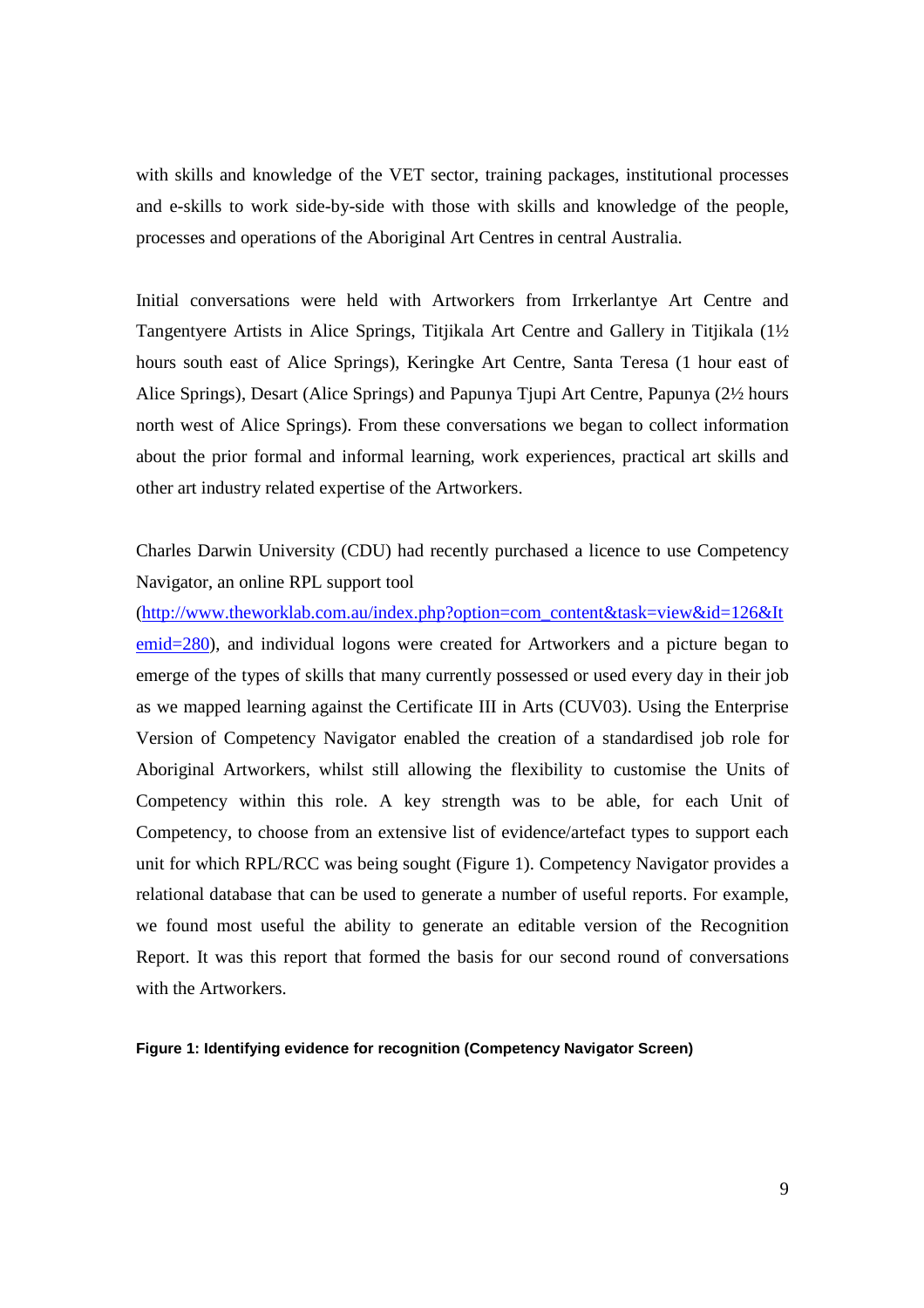

During this time we started to build individual e-portfolios for Artworkers and to upload the evidence/artefacts that we were collecting during our visits. We chose to use Skillsbook

http://www.theworklab.com.au/index.php?option=com\_content&task=view&id=113&Ite mid=301, an open-source e-portfolio as it is free, relatively simple to use, and provided outstanding user-support. The project team designed a common template for information storage that would suit the current purpose and made the decision to centralise the management of the e-portfolios, at this stage, with Desart (Figure 2). We have also stored the evidence in a similar file format for each Artworker on a memory stick.

## **Figure 2: A standard Artworker e-portfolio format in Skills Book**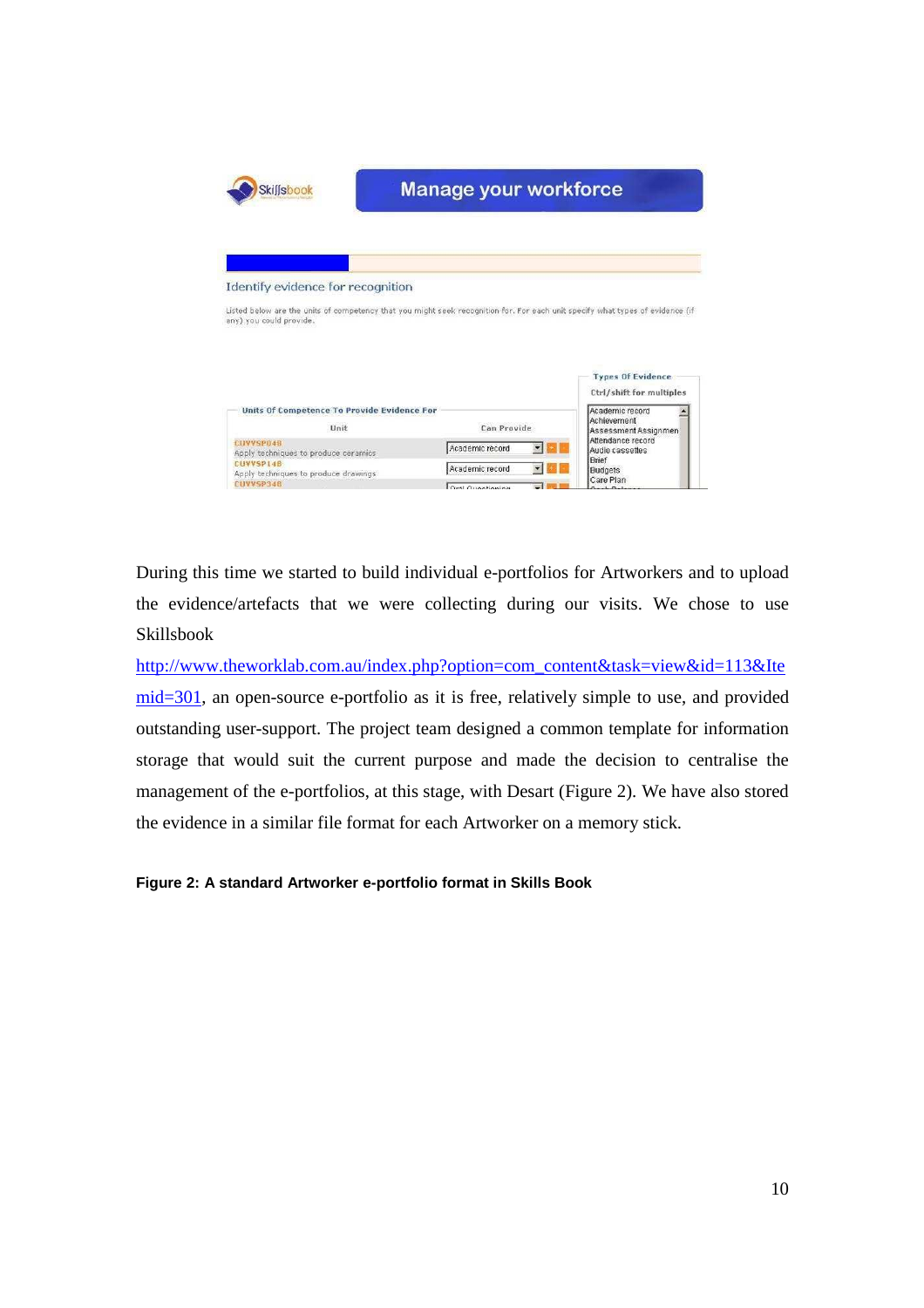| Home | My Skillsbook             | <b>Skillsbook Tools</b> | <b>Skills Recognition</b> | <b>About Skillsbook</b> | Help<br>www.commonwealth.com | <b>Contact Us</b> | Logout |
|------|---------------------------|-------------------------|---------------------------|-------------------------|------------------------------|-------------------|--------|
|      | <b>UHP2 Control Panel</b> |                         |                           |                         |                              |                   |        |
|      | New Page                  |                         | View Pages(               | <b>Manage Pages</b>     |                              | <b>Settings</b>   |        |
|      |                           |                         |                           |                         |                              |                   |        |
|      |                           |                         |                           |                         |                              |                   |        |
|      |                           |                         |                           |                         |                              |                   |        |

Compiling Competency Navigator Recognition Reports provided us with the opportunity to cross check the evidence we had been able to collect with what was required for RPL/RCC (Figure 3). Where we did not believe that we had sufficient evidence, specific documents of the additional evidence required were compiled for the Artworker and Art Centre Manager and for Desart. Desart project staff then focussed on locating and/or collecting the additional evidence.

| Figure 3: An editable skills recognition report in Competency Navigator |
|-------------------------------------------------------------------------|
|-------------------------------------------------------------------------|

|                  |                                                                   |                       | <b>Recognition of Skills</b> |  |  |  |
|------------------|-------------------------------------------------------------------|-----------------------|------------------------------|--|--|--|
| Username         |                                                                   |                       |                              |  |  |  |
| Name             |                                                                   |                       |                              |  |  |  |
| Date:            |                                                                   | 4th November 2008     |                              |  |  |  |
| Set Name:        |                                                                   | Aboriginal Art Worker |                              |  |  |  |
| Info Document:   |                                                                   | Download              |                              |  |  |  |
|                  | <b>Aboriginal Art Worker</b>                                      |                       | <b>Type Of Evidence</b>      |  |  |  |
|                  |                                                                   |                       |                              |  |  |  |
| <b>CUVVSP04B</b> | Apply techniques to produce ceramics                              |                       | - Evidence -                 |  |  |  |
|                  |                                                                   |                       | Academic record              |  |  |  |
| <b>CUVVSP14B</b> | Apply techniques to produce drawings                              |                       | - Evidence -                 |  |  |  |
|                  |                                                                   |                       | Academic record              |  |  |  |
| CUVVSP34B        | Apply techniques to produce paintings                             |                       | - Evidence -                 |  |  |  |
|                  |                                                                   |                       | Training record              |  |  |  |
|                  |                                                                   |                       | Third Party Report           |  |  |  |
|                  |                                                                   |                       | Oral Questioning             |  |  |  |
|                  |                                                                   |                       | Portfolio                    |  |  |  |
|                  | the control of the con-<br>$\sim$ $\sim$<br><b>Carl Carl Carl</b> |                       |                              |  |  |  |

Substantial time was taken sourcing results and course outlines and Certificates from the range of providers/organisations with whom the Artworkers had previously studied. We sourced artist profiles, digital portfolios of art work and third party reports. We captured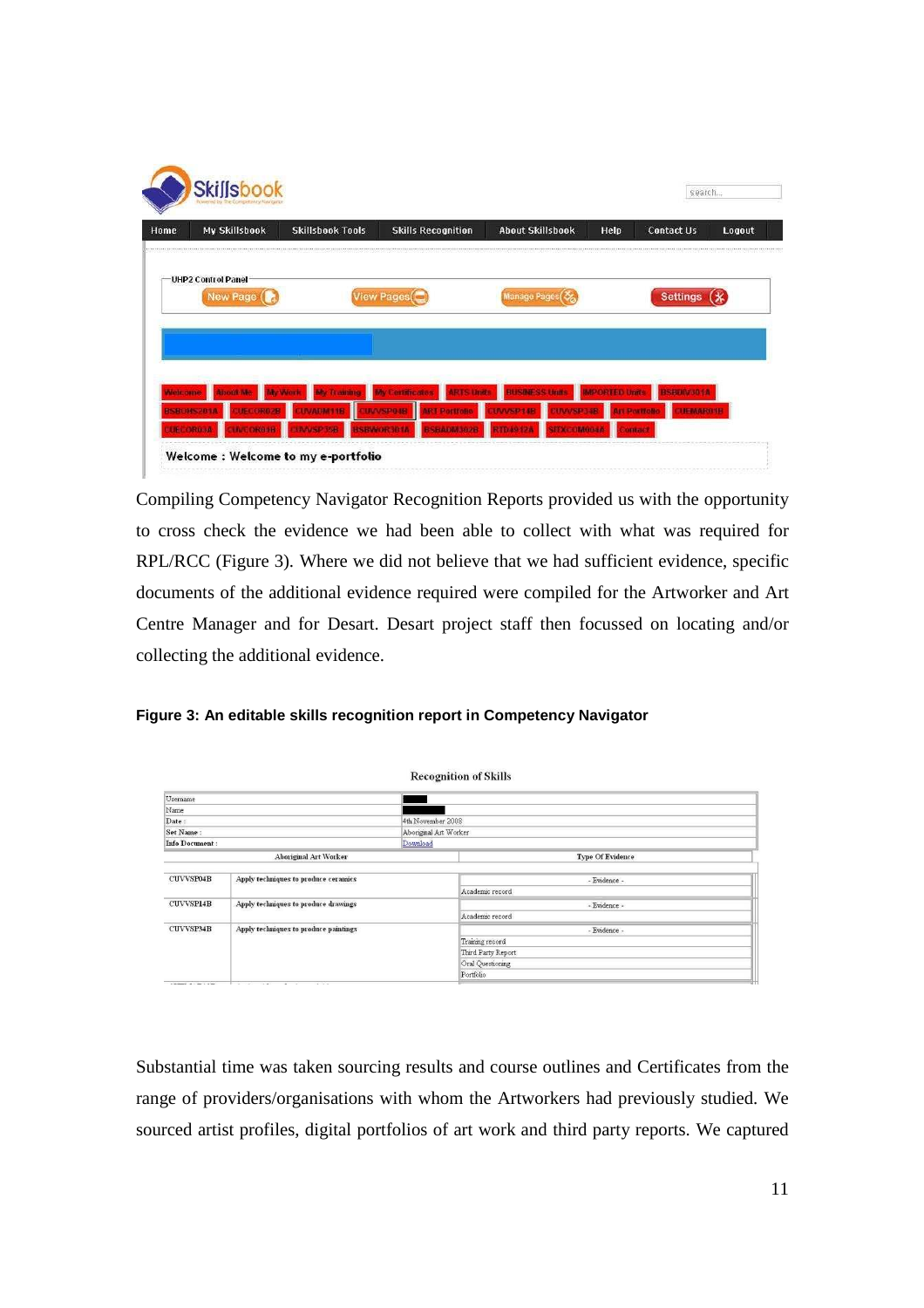all our conversations as MP3 audio files, took digital photos and videoed general Art Centre activities and role plays. We created an 'Art Worker Group' space on Skillsbook, a private email and communication space for those invited to join by the Group Manager, Desart. In the future, this space can be used by anyone involved in the Aboriginal Art Worker Program to talk to another Art Worker or to Desart.

The Competency Navigator software has the ability to generate training plans from the data entered for the skills recognition process. We edited these templates for each Art Worker, generating training plans resulting from our conversations and evidence collection. Desart used this information as the basis for putting together a 5 day Artworker residential conference in Alice Springs, during which training was provided in such areas as occupational health and safety, sales and customer service, credit card transactions, public speaking, and taking and editing digital photos. Twenty-eight Artworkers registered for this Conference, over twice the number of Artworkers we had been directly working with in the project. Future training will have a focus on upgrading Artworker computer skills. Although many are skilled at using their respective Art Centre databases (Artist Management System (AMS) and FileMakerPro), they have all expressed a desire to increase their knowledge of using email, the internet and advanced word processing functions. Personal and group e-portfolio spaces provide extensive opportunities for supporting the development of such skills.

### **Findings and implications**

*From an Artworker perspective* the key benefits were the opportunity to share their stories with people who were genuinely interested in assisting them to have their skills and knowledge recognised and to be able to 'talk up' about the new skills and knowledge they want to learn in the future, a key point also identified by Smith and Clayton (2009). Collecting evidence on-site in the Art Centre with people and in the place that they knew was preferable to having to work through these processes in an institutional setting. The evidence gathered for their e-portfolios gave them an updated record of all their prior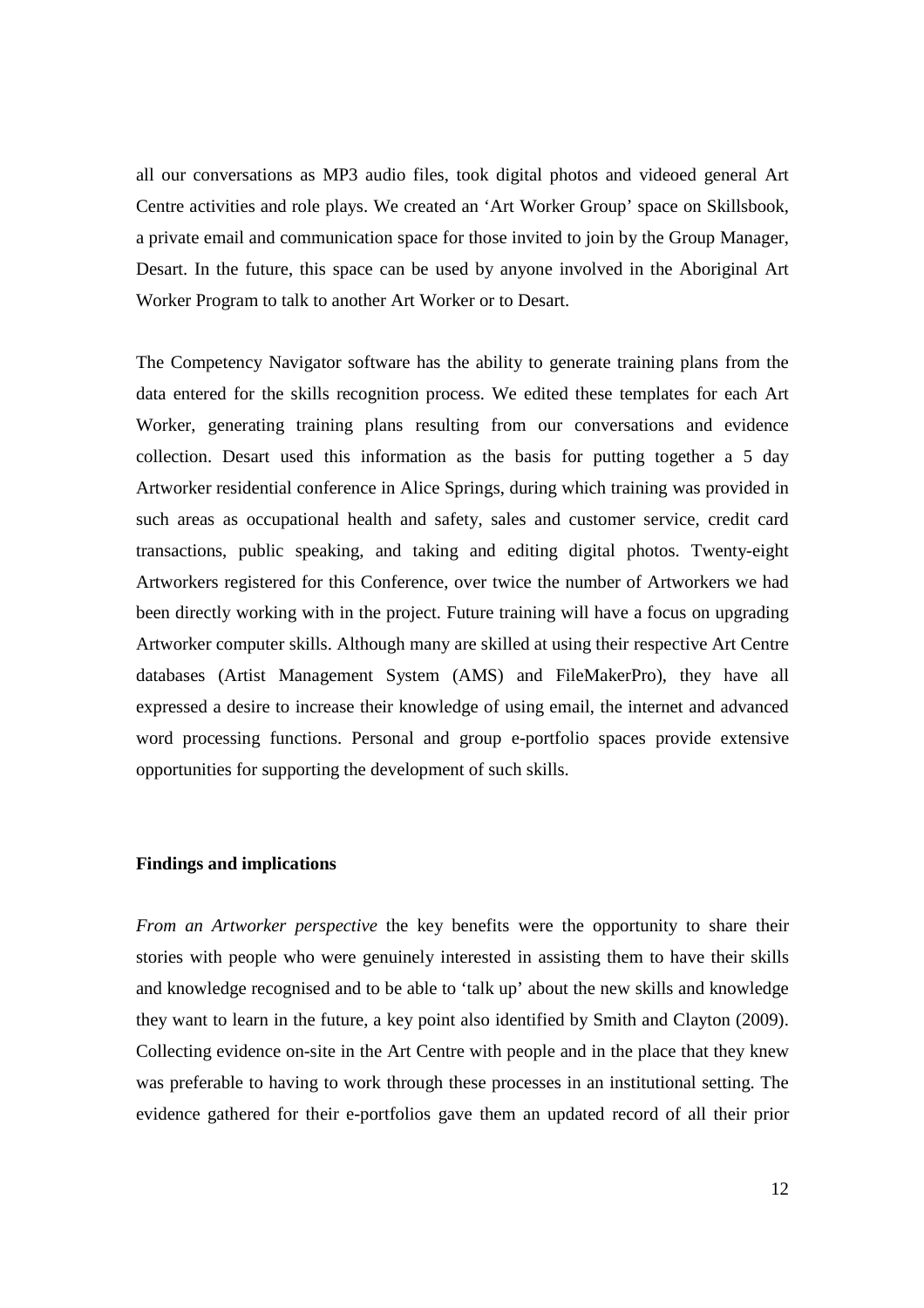formal, non-formal and informal learning collected in one place and the process provided them with an opportunity to move from training at the Certificate I and II Qualification levels to Certificate III. Using a range of media, including multimedia, for skills recognition avoided the need for large volumes of work written in English, and further provision of on-the-job training can be tailored to each Artworker's specific needs in their Art Centre.

*"My qualifications were not fully completed but the units that I had finished were worth something. It feels really good to know that the work I do now can count towards a real qualification"*  Aboriginal Artworker

 In one of the few published papers on RPL specifically in Indigenous contexts, Eagles, Woodward et al (2008, p.9) state: 'It is clear from the responses of these learners that this model [using voice tools and webspaces] has significant potential to improve access to RPL for Indigenous people. It may well remove some of the barriers identified by Bowman et al (2003) for a range of learners'. Although no single barrier was identified as significantly affecting the implementation of RPL, Bowman et al (2003) identified poor client awareness and understanding, including confusing language, of RPL, poor RPL processes, particularly clarification of the evidence required and its assessment, perceptions of its relevance, and resourcing arrangements as problematic.

*From an Art Centre Manager perspective* the key benefits were that conversations and evidence collection were undertaken on-site thereby minimising the time Artworkers were away from their job. The process assisted to clarify and confirm the skills and knowledge of their Artworkers and any new training requested by Artworkers was identified in their training plans.

*"Having Desart come out and regularly visit us on-site to listen to what we need in terms of training for our Artworkers is terrific, they can also see what is happening in our Art Centre and what training is possible for me to do on-site.*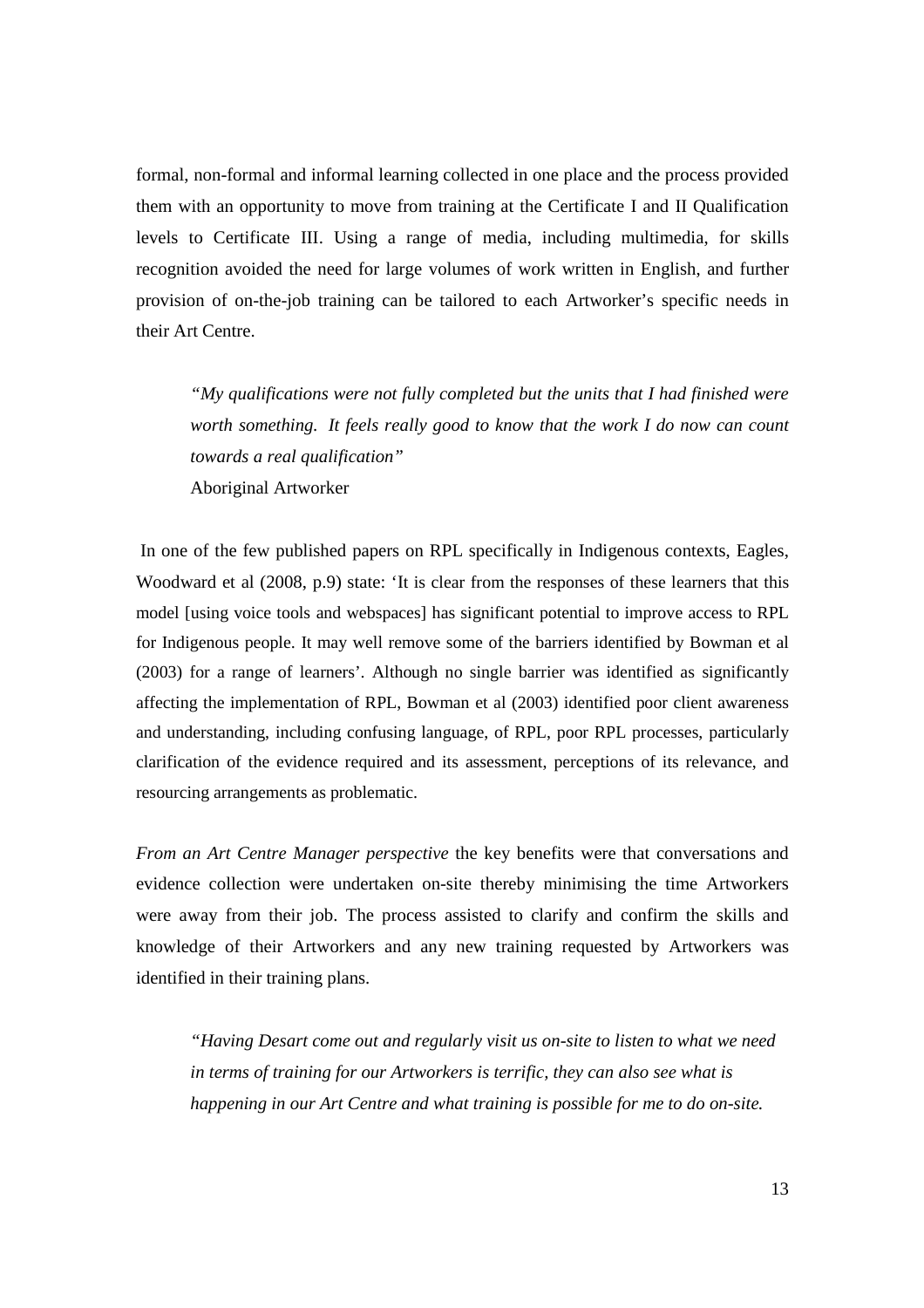*Working together to collect the evidence that Artworkers need to show their skills makes in much easier than doing it on our own."*  Art Centre Manager, Central Australia

*From Aboriginal Artworkers and Art Centre Managers* we learnt that Aboriginal Artworkers are interested in telling you what they know and what they can do, but it takes time to hear all the stories and get all the information they have to share and they prefer to do this in their own Art Centre. Artworkers need assistance to locate and deliver all the necessary evidence. Art Centre Managers are exceptionally busy and need the support offered by the Aboriginal Artworker Program and RTOs to realise their goals for their Art Centres and their staff. Similar levels of satisfaction with these types of support have previously been identified in a report investigating skills recognition and implementation practices within Australian enterprises (Blom, Clayton et al, 2004). It is essential to provide a copy of all the evidence collected in electronic form on a memory stick for the Artworker to review and to upload additional evidence as it is collected in the future.

*From Desart's perspective* the key benefits were the opportunity to work side-by-side with people who knew the Vocational Education and Training (VET) system and could listen to what they wanted and customise all aspects of the skills recognition process to their requirements. Involvement improved their understanding of the skills recognition process, evidence and evidence collection, online RPL and e-portfolios and how they can be used to support the Aboriginal Artworker Program. And importantly, it supported the implementation of a key goal in their Strategic Plan.

 *"This project has established an effective framework for Desart's Aboriginal Artworker Program to continue training and collecting evidence, knowing we are heading in the right direction to achieve outcomes that are relevant to people working in Art Centres."*  Trainer/Mentor, Desart Inc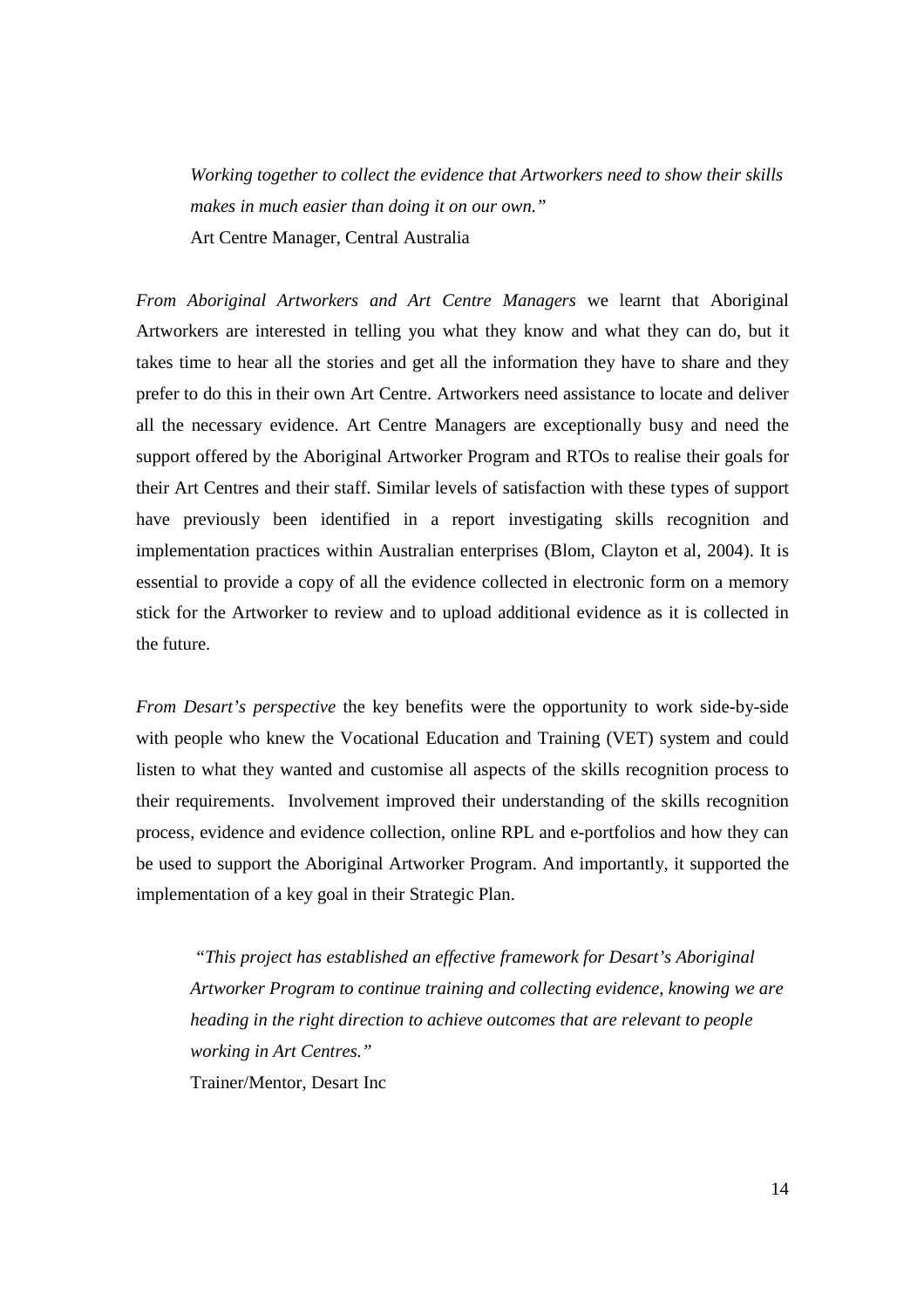*From an RTO perspective* the key benefits were that working with an industry partner ensures that the VET solutions are demand-driven. The process provided time for RTO staff to focus on such tasks as customising qualifications according to the packaging rules, indentifying the requirements for skills recognition, evidence identification, customisation of the online RPL tool, report generation and troubleshooting problematic aspects of the e-portfolio software.

Desart was able to identify skills gaps for which they could support and/or facilitate appropriate training. This was on-going throughout the project with on-the-job training being undertaken by Art Centre Managers, Desart staff and during the week long Artworker Conference held in Alice Springs. In this way, Artworkers had the ability to provide additional evidence for their skills recognition leaving only whole Units of Competency to be gap-trained.

Desart will continue to be able to provide RTOs with a larger cohort of students requiring training in a few Units of Competency. Coordinating delivery in this way is much more effective and efficient from an RTO's perspective. Skills recognition is able to be undertaken by staff from the RTO at their desk without the need for repeated long distance travel to Art Centres. Desart staff are working with the RTO to support them as they navigate their way through the broad range of evidence collected for each Artworker. In time, this type of support will be minimal.

From the industry (Desart) and RTO perspectives we learned that working in partnership with industry in a project that is driven by industry and is supported by industry, takes much of the non-training related negotiation work away from the RTO so they can focus on what they do best. Key findings in the Guenther, Falk, Arnott et al report (2008) clearly support findings in this project. However, for this type of partnership to be successful, RTO staff need to work side-by-side with industry for at least one year and preferably two, to assist with the understanding of VET language and navigating and using the VET system. Staff must be prepared to visit and revisit to gain respect and trust. This can be a shared role between both industry and RTO, although an effective side-by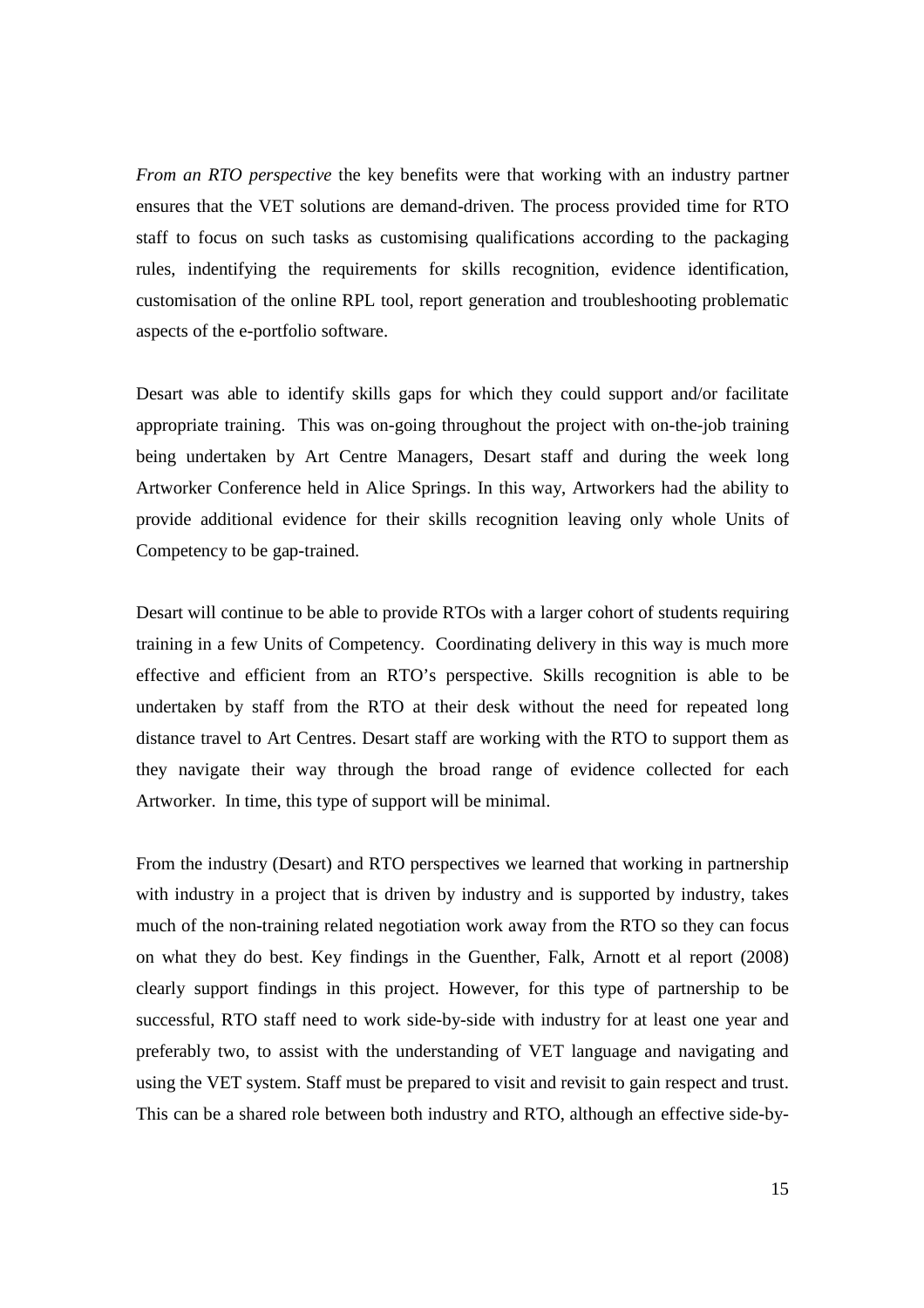side working relationship in the early years will ultimately mean that the industry can take on this role. Aboriginal Artworkers need their own web-enabled computer workspaces in Art Centres for both work and skills development.

The sustainability of such a program relies on an ongoing relationship with an RTO and a commitment by RTO staff , Desart staff, Art Centre Managers and Artworkers. All stakeholders will need to develop a better understanding of each others' worlds and their continue to develop skills for evidence creation, selection, recording, collection, storing, and assessment. Ultimately, if it is meeting their aspirations, it is the Artworkers who will ensure its sustainability.

Competency Navigator (http://www.theworklab.com.au/) as an online RPL support tool is useful to create standardised reports for RTO and industry staff. The tool needs upfront customisation to create flexible job roles and associated appropriate Units of Competency. Although this is informed by industry, it is a key role that needs to be undertaken by RTO staff. Once these job roles have been created the basis for the RPL is similar and is extremely efficient and effective. However, self-management of skills recognition by Aboriginal Artworkers is not a reality in the short to medium term.

Skillsbook (http://www.theworklab.com.au/) and other e-portfolio tools are useful repositories for information, evidence/artefacts, assessment, reflection and communication. We found Skillsbook relatively easy to use, although many of the features did not automatically work in some browsers and one-on-one support by the Skillsbook support team was required to make the necessary adjustments. As with many other open-source e-portfolios, multimedia files containing audio and/or video need to be stored and accessed from external sites, such as YouTube, SlideShare, MySpace, Podomatic and other personal storage spaces. Although this means that the individual is empowered to manage their own information, it does present a range of problems, made more obvious in regional and remote locations and where individuals require additional training and support to create personal spaces, upload information and then embed it in their e-portfolio.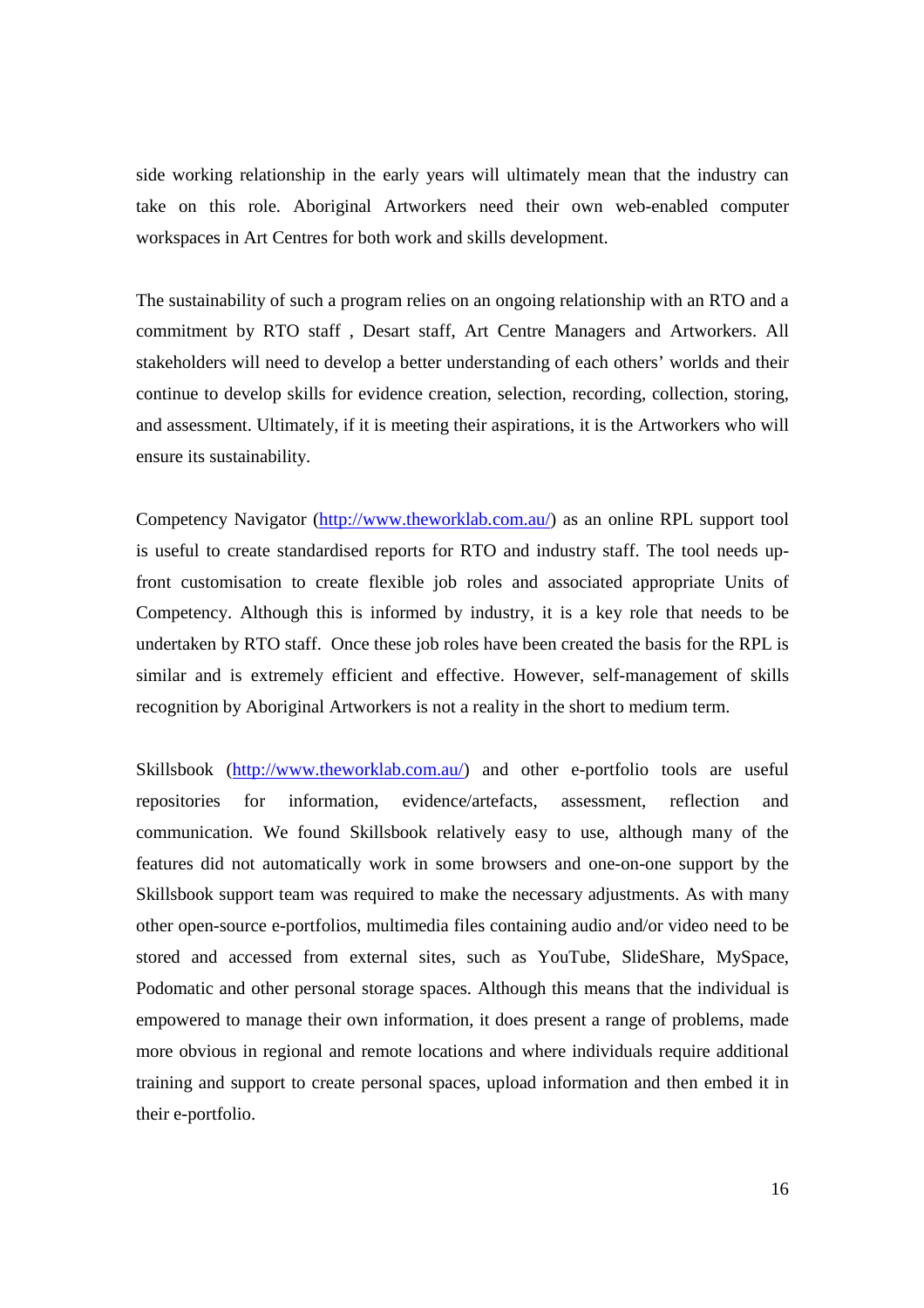Uploading files is bandwidth, file size, format and system dependent. Time, patience and persistence is required to make things work. The incredible array of file formats, characteristics, size/upload limits, html editors, browsers, media players and the associated incompatibilities of each does make using e-portfolios particularly frustrating. Access to good equipment is equally important. In addition, you need to have access to a range of software that includes audio and video conversion and editing software; quite often, the free to download software is fine to use standalone, but there are interoperability issues without a range of conversions. Uploading to web 2.0 is not difficult, however once again, it is important to be aware of the audio and video format and size. Not using these skills on a regular basis will often require a long and painful emergency re-learning process.

Skillsbook has the facility to manage individual pages in terms of their privacy and access. However, management of this, although simple, requires a clear understanding of what it means to have information about yourself available online for everyone to see. Initially they will be able to share their e-portfolios and communicate with each other through the Aboriginal Artworker Group space we have created in Skillsbook.

## **Conclusion**

Skills recognition conversations were shared with 15 Aboriginal Artworkers from 6 Aboriginal Art Centres during this project. The Artworker Conference, a week-long residential skills and professional development workshop in Alice Springs attracted 28 registrations from Artworkers, travelling from as far away as Warakurna in Western Australia to Tennant Creek in the Northern Territory. Speaking with Art Centre Managers and Artworkers after the Desart AGM, they indicated that there is both support and demand for the continuation of both the Aboriginal Artworker Program and the complementary e-tools project.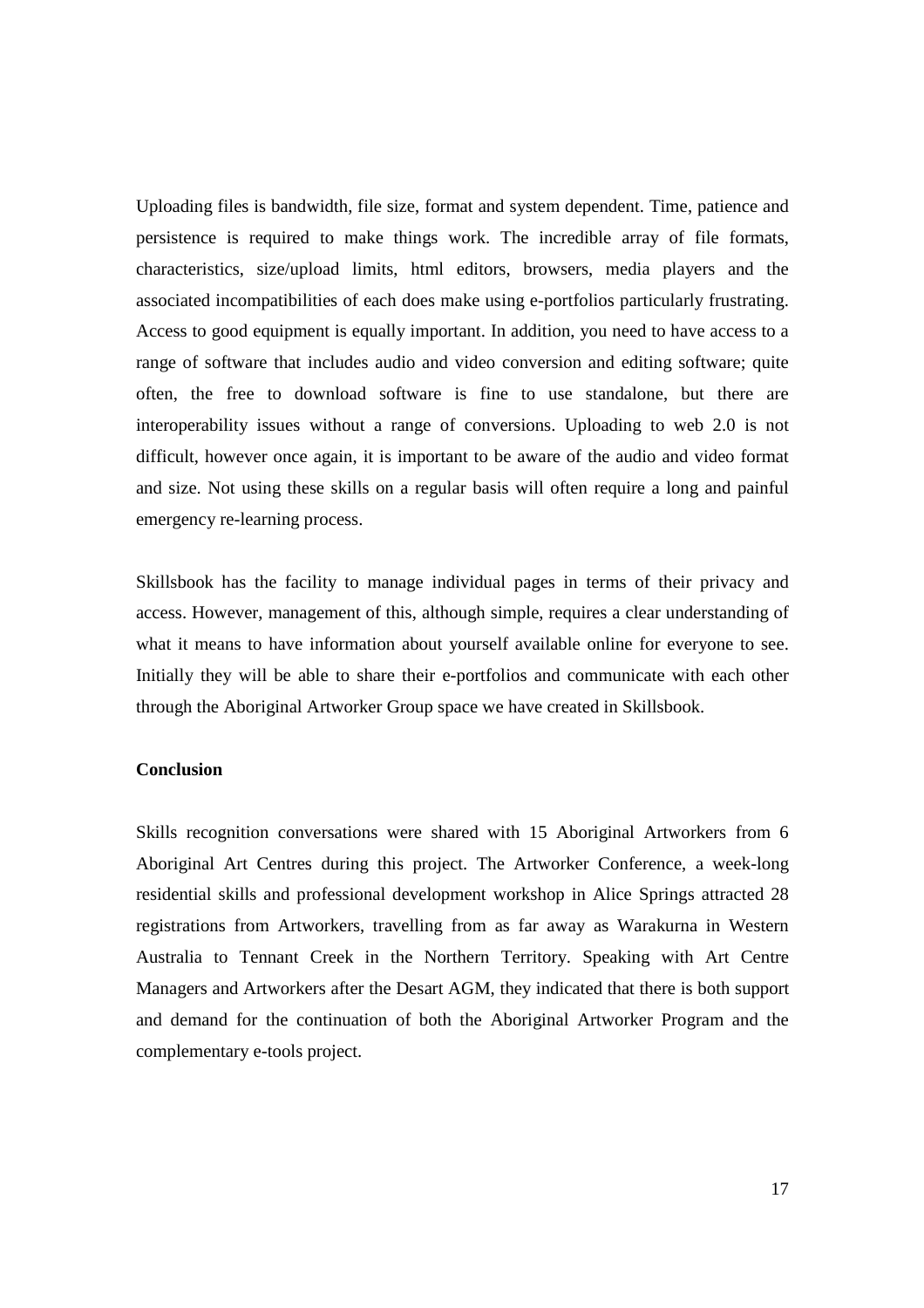One Artworker will complete a Certificate III in Art Centre Administration this year, and a further four who will complete early in the new year as opportunities for final evidence collection arise. Another six of the Artworkers we have been working with this year will undertake further training next year and will be joined by a much larger group mostly coming from Western Australia and the Barkly Region. In recognition of the suitability of e-tools for online skills recognition and portfolio preparation and presentation, Desart have recently advertised a new position for an Aboriginal person to assist them with a range of project-related tasks, including the collection and management of digital evidence for skills recognition. This outcome recognises not only the role and opportunities these tools present, but the requirement for time and space to both collect and manage the evidence and to work with Artworkers as they learn new skills to manage their own e-environments for their own purposes.

There is still more to be done to improve e-portfolio tools for Aboriginal Artworkers in terms of appearance, functionality and ease-of-use. Web 3.0 applications are an avenue to explore, as is the need simplify and/or ensure interoperability of, the acceptable multimedia formats and to simultaneously develop simple 'how to' and troubleshooting guides that are easily accessible to the user.

## **References**

Allen Consulting Group (2006). Assessment and reporting of employability in training packages. Melbourne, DEST.

Australian Quality Training Framework (AQTF). (2007). Retrieved 13/01/09, from http://www.training.com.au/aqtf2007/.

Barrett, H. (2007). "Categories of eportfolio tools." Retrieved 14/01/09, from http://www.electronicportfolios.org/categories.html.

Blom, K., Clayton, B., et al. (2004). What's in it for me? Recognition of prior learning in enterprise-based registered training organisations. Adelaide, NCVER.

Bowman, K., Clayton, B., et al. (2003). Recognitional of prior learning in the vocational education sector. Adelaide, NCVER.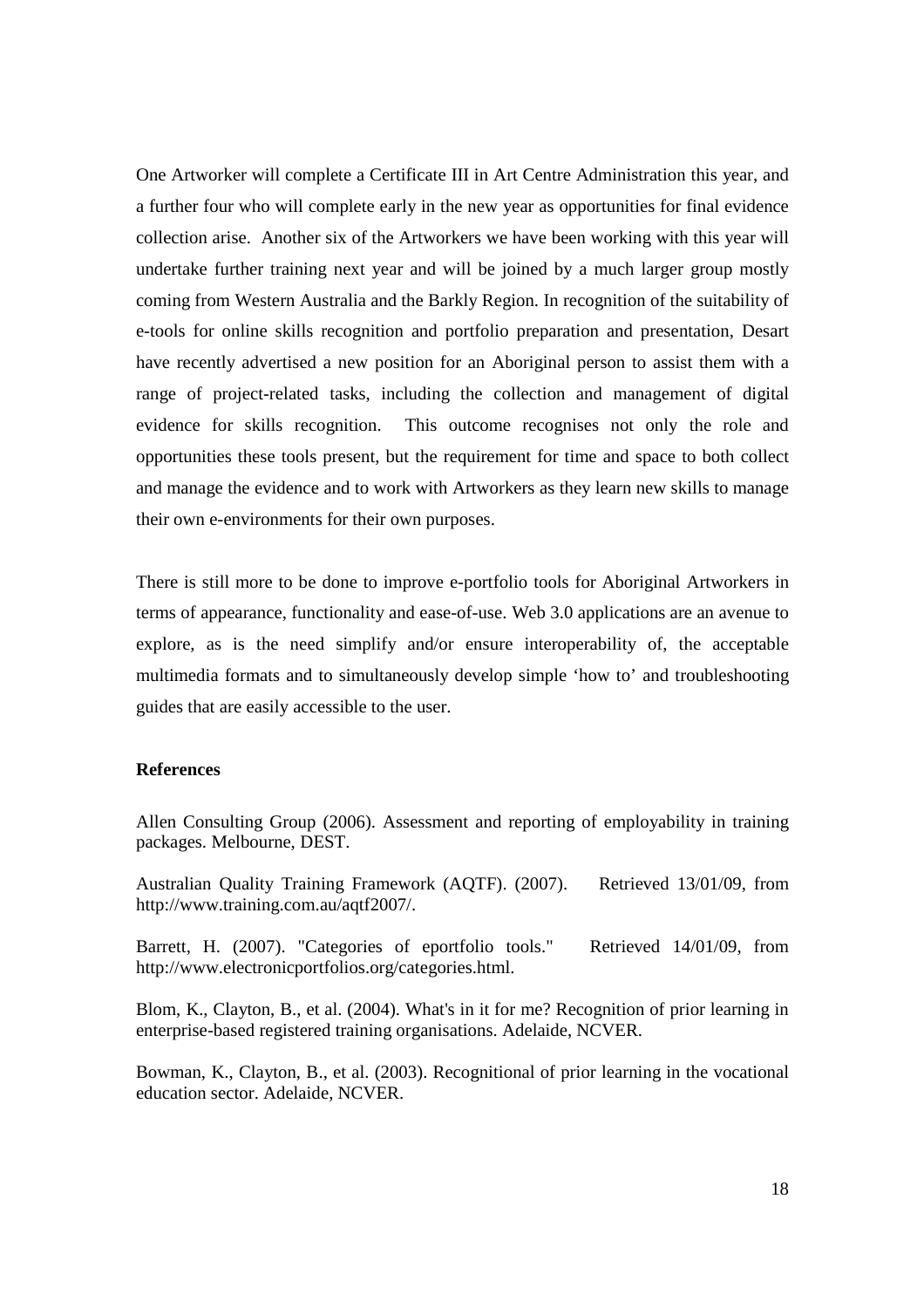Butler, P. (2006). "A review of the literature on portfolios and electronic portfolios." from http://www.eportfoliopractice.qut.edu.au/docs/Butler%20- %20Review%20of%20lit%20on%20ePortfolio%20research%20- %20NZOct%202006.pdf.

Chou, P. and Chen, W. (2008). From portfolio to e-portfolio: Past, present and future. In K. McFerrin et al. (Eds), Proceedings of Society for Information Technology and Teacher Education National Conference, Chesapeake, VA: AACE.

Curyer, S., Leeson, J., et al. (2007). Developing e-portfolios for VET: Policy issues and interoperability. Canberra, Australian Flexible Learning Framework, DEST.

Department of Education Science and Training. (2007). "AQTF 2007: Users' guides to the essential standards for registration." Retrieved 21st January 2009, from http://www.training.com.au/documents/aqtf2k7\_usr-guide-ess-std\_final2.pdf.

Department of Education Science and Training (DEST) (2006). Employability skills: From framework to practice: An introductory guide for trainers and assessors. Canberra.

Eagles, D., Woodward, P., et al. (2005). Indigenous learners in the digital age: Recognising skills and knowledge. AVETRA. Brisbane.

Greenberg, G. (2004). "The digital convergence: Extending the portfolio." Educause Review Retrieved 19/01/09, from ww.educause.edu/ir/library/pdf/erm0441.pdf.

Guenther, J., Falk, I., et al. (2008). Examining learning partnerships in northern Australia. Adelaide, NCVER.

Hallam, G., Harper, W., et al. (2008). Australian e-Portfolio Project: E-Portfolio use by university students in Australia: Informing excellence in policy and practice: Final project report. Brisbane, Queensland University of Technology, Department of Teaching and Learning Support Services.

Hargreaves, J. (2006). Recognition of Prior Learning: At a glance. Adelaide, NCVER.

Jafari, A. and Kaufman, C., Eds. (2006). Handbook of research on ePortfolios. PA, Idea Group.

Joint Information Systems Committee (JISC). (2007). "ePortfolios: An overview of JISC activities September 2007." Retrieved 19/01/09, from http://www.jisc.ac.uk/publications/publications/eportfoliooverviewv2.aspx.

Kemmis, S., Brennan, R., et al. (2004). Partners in a Learning Culture: Blueprint for implementation. Mid-term review, final report. Brisbane, ANTA.